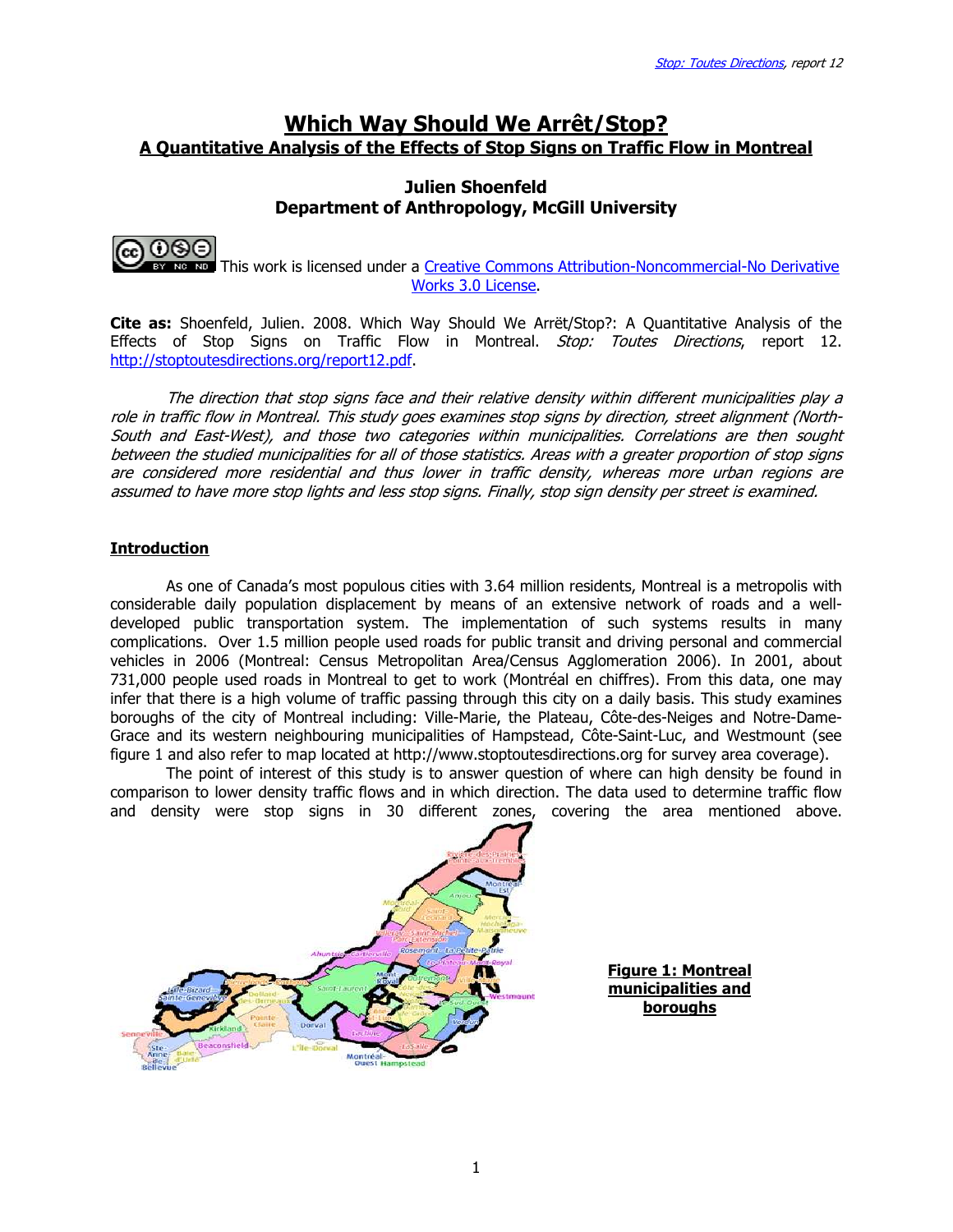#### **Methods**

The first step in the process of determining directionality and gaining any insight into the importance of stop sign placement and its effect on traffic flow was to go out into the field (in this case the city of Montreal) and collect data on various important aspects of stop signs. The data of paramount importance to directionality studies is sign placement at an intersection relative to geographic North. The method used to assess this was referencing northwest as North for the purposes of consistency in data entry. A system was then assigned to determine placement of stop signs within an intersection. The stop sign at the West-southwest corner of the intersection was assigned the initial value of 1 with numbers continuing through 8 in a clockwise fashion around the intersection. In this system, there are 2 stop signs counted per intersection (two per side of the street). In the eventuality that an intersection was not found on the side of the road, but at a median or in another location, the stop sign would have been drawn into a diagram at the top of the data sheet and a half value would be used (i.e. 1.5 denotes a sign on a median or wire on the west side of the street). Further, stop signs marked 1 and 2 face towards eastbound travelers, 3 and 4 towards southbound travelers, 5 and 6 westbound, finally 7 and 8 northbound.

After the data had been collected in the field, the next step before conducting any analysis was data entry. The data had to be standardized and entered into a master sheet for which a large number of researchers could view and manipulate the same information. Once this had been completed, the master data sheet was refined for the purposes of this study to include 2706 of the 2817 total stop signs. In this optimized list are columns for zone number, municipality, North-South street, East-West street, sign number and finally direction (see Appendix A). The data was then organized by direction to find how many stop signs were stopped correlated with which cardinal direction for each municipality. These independent figures were then totalled up over all of the municipalities to get a sense of the overall direction of the flow of traffic (see Appendix B).

 The next step in the experiment was to do Chi-squared analysis to compare North-South and East-West streets from municipalities that border each other (see Appendix C). Once this was completed for each relationship, a correlation could be supported between the outcomes on the basis of the P-value that was calculated along with the Chi-squared.

 The two final steps in the process were to go through the refined master list (Appendix A) again and sort it into two lists of North-South and East-West (Refer to Appendix D). These tables were used to discern the number of stop signs per street, in order to examine the comparative density of stop signs per street. This relationship was graphed into a histogram comparing the stop sign per street density of North-South versus that of East-West streets. The data for the histogram can be found in Appendix E and the histogram will be discussed later in the results section (figure 3).

#### Results

After the initial fieldwork, the data that had been organized into Appendix A was broken down into municipality components in Appendix B. First, the stop signs had been assigned a direction based on the sign number they were previously attributed to. Secondly, the number of stops signs were added up and listed in the upper left-hand corner of Appendix B. This data shows that Notre-Dame-de-Grace (NDG) and Westmount are the area of Montreal with the highest number of stop signs and the Plateau and Ville-Marie are the areas with the lowest amount. This data should indicate that Westmount and NDG are lower traffic density areas than Ville-Marie and the Plateau. In turn, it may also explain that these areas, being closer to downtown, probably have a higher number of traffic lights. The other three regions, Côte-des-Neiges (CDN), Côte-Saint-Luc (CSL), and Hampstead fall in the middle of the other four municipalities.

After this analysis done, the numbers of each direction per municipality was calculated to provide the next set of results explaining traffic flow. Within the data attained (Appendix B: Municipality & dir. vs. stop tables), the directions with high sign counts were marked green and low counts were marked red. For example, CDN shows a low value of 84 signs for South and a corresponding high value of 131 signs for streets going north. According to this method of analysis, traffic flow in CDN is assessed as moving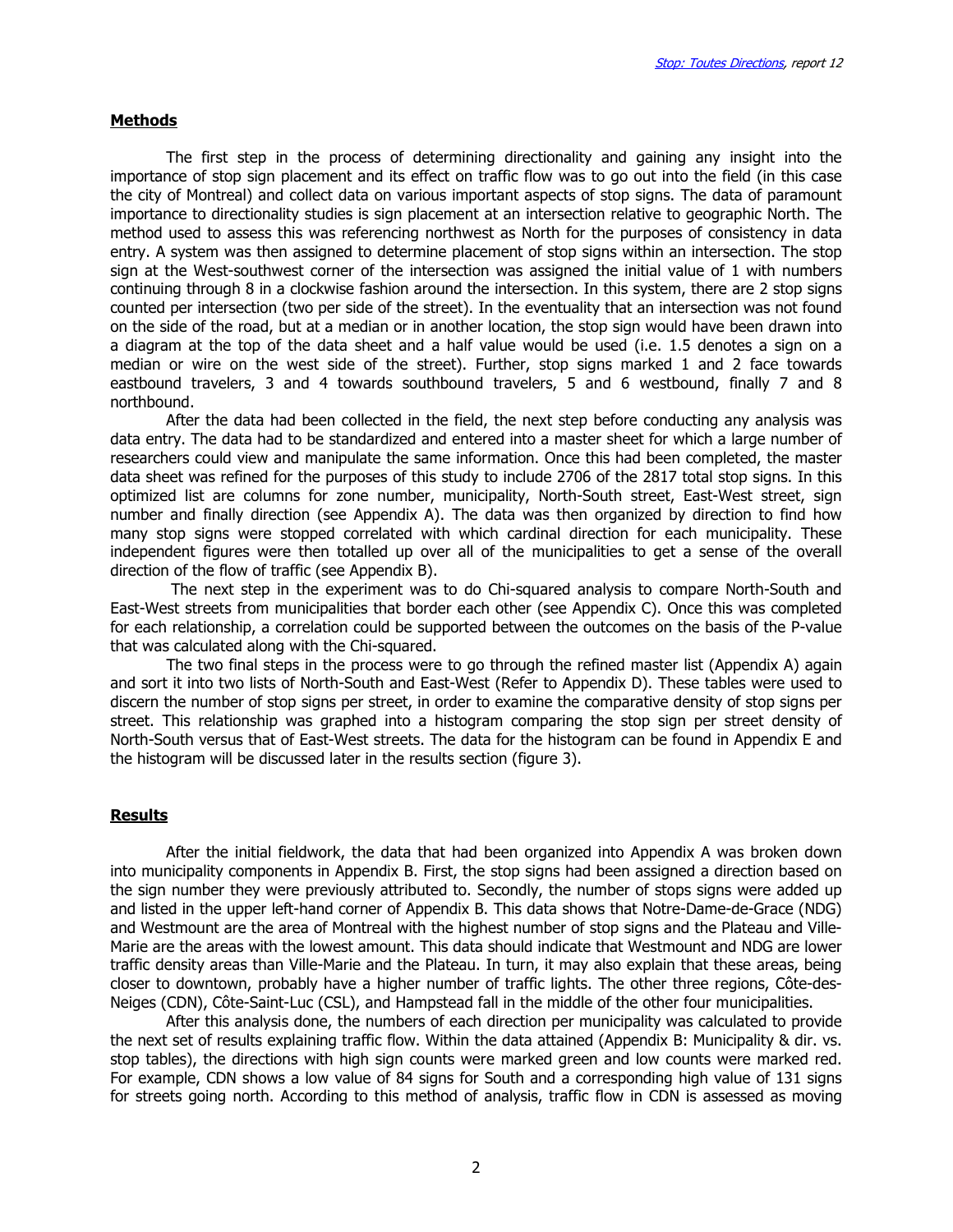predominantly Southbound. If the data were analyzed for the East-West sign distribution, it would indicate that the overall traffic pattern flows towards the big arteries of the city center to the Southeast. Using the same methods of analysis one could conclude that CSL traffic moves southbound but approximately equally eastbound and westbound. Hampstead's numbers all have very even numbers suggesting that the traffic direction can't be distinguished. NDG is found to have a predominant northbound flow with fairly even east/west traffic. The Plateau has no East-West preference, but significant northbound flow. Ville-Marie or the main downtown area moves southbound, out of the city, but there is no significant east west difference. The last studied area, Westmount shows general eastbound traffic towards downtown with a sight southerly preference as well.

The final calculation of this type done with data from Appendix A was the summing of general directions to get an idea of the overall traffic flow for the area of Montreal that was surveyed. This data shows that there is an overall southeast traffic flow according to stop sign data.

The next series of tests done were Chi-Square tests for cross-municipality relationships. If figure C.1 in Appendix C is reviewed, several important pieces of information can be discerned from the test. First, the observed values of North-South streets in the Plateau and East-West streets in Ville-Marie were observed in higher frequencies than the values expected by the Chi-Square test. The North-South in Ville-Marie and East-West in the Plateau were likewise found to be lower than their expected values. The cross-correlation just explained is verified to be significant by the low P-Value of  $3.85 \times 10^{-10}$  calculated within this test. Similar P-values and correlations exist between: Ville-Marie and Westmount, Westmount and NDG, NDG and CDN, NDG and Hampstead, Hampstead and CSL, and finally, NDG and CSL (see Appendix C: figures C.2, C.4-C.8). The only Chi-Square test found to have no correlation is Westmount and CDN (figure B.3). The P-value needs to be smaller than the Level of Significance value in order for a correlation to be established between the two municipalities tested. This outcome means that the difference between the observed and expected frequencies is more likely due to chance than correlation.

The final part of this study deals with stop sign density per street to predict the amount of traffic or traffic density on that street. For this data, Appendix A was reduced to Appendix D and sorted by E/W streets and N/S streets. The number of stop signs for each street was counted and listed in Appendix D. The data from Appendix D was then compiled into a histogram (Appendix E), showing the frequency of stop sign density per street for North-South streets versus East-West streets. The Discussion section contains figure 2 with the histogram and its analysis along with mention of further research possibilities and limitations within the studies conducted in this experiment.

#### **Discussion**

 The results from the previously discussed tests show general traffic trends within the boroughs of Montreal and its adjacent municipalities. On average, there seems to be a trend of traffic towards the city center from the periphery, as traffic tends to move south and east for most areas west of Ville-Marie. The Plateau shows slight variation with a northbound trend, but there is still a large presence of southbound flow and the significant figure lies in westbound traffic from that municipality as well. Ville-Marie being the downtown area seems to be the primary artery with a relatively low number of stop signs and thus presumably less stagnant traffic. Additionally, the relatively low number of East-West stops signs across the survey area shows a much greater displacement of traffic in those directions. This conclusion seems to be fairly well substantiated as proportionally more of Montreal's suburbs lie to the East and West rather than North and South due to the shape of the island of Montreal.

Figure 2 below, illustrates another general negative exponential trend for streets across the surveyed areas as to be expected. This means that as the value for the number of stop signs per street increases, frequency decreases. This trend is observed by both the North-South and East-West data series. East-West data however shows many outliers at higher densities. These results can be substantiated by the zoning change from more commercial in Ville-Marie to more residential on the periphery. Therefore, the streets that go East and West are likely regulated with traffic lights downtown and more and more stop signs as the streets move into residential neighbourhoods with less traffic.